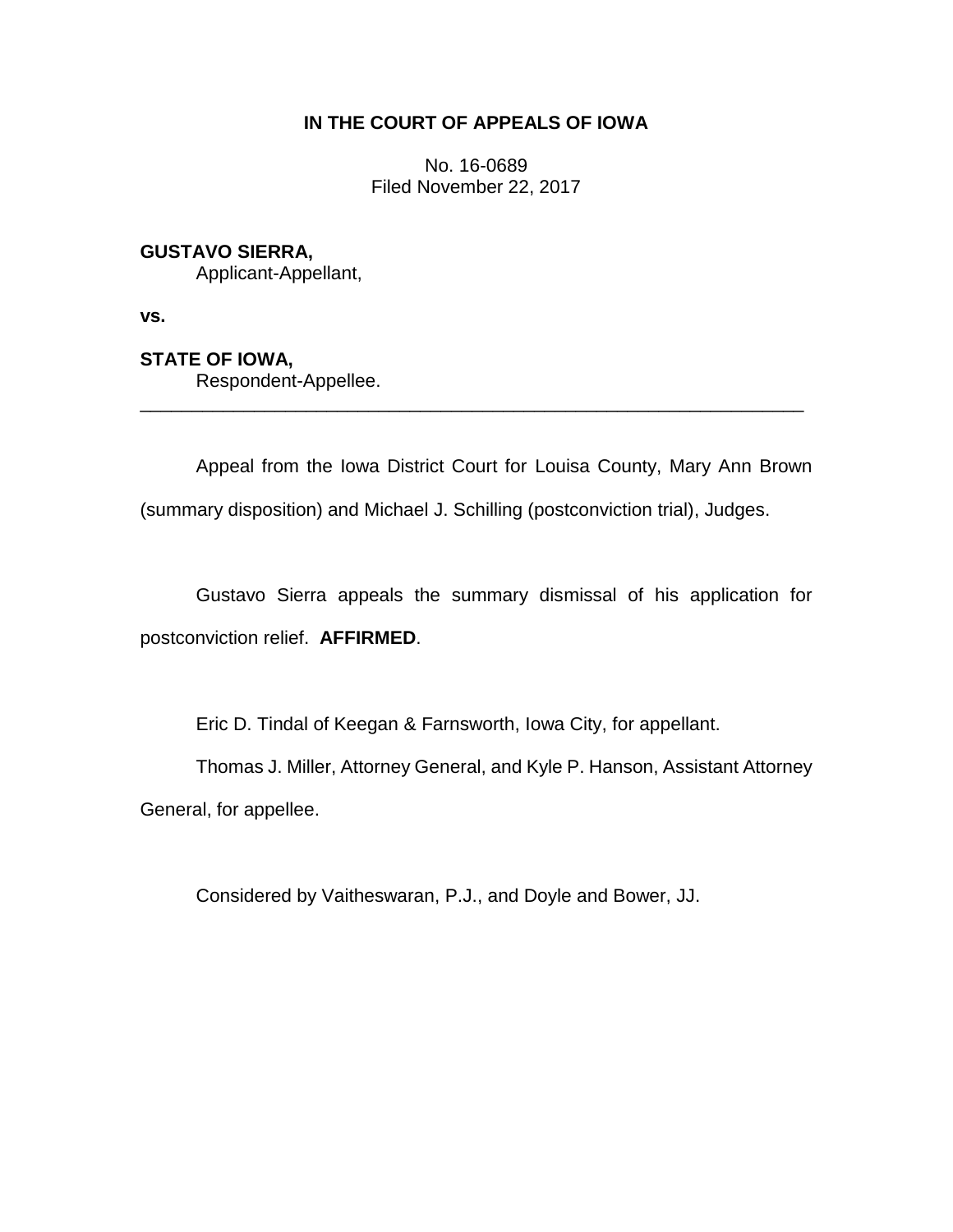### **VAITHESWARAN, Presiding Judge.**

Gustavo Sierra appeals the partial summary disposition of his application for postconviction relief. He contends he raised a genuine issue of material fact as to (1) whether his plea attorney was ineffective in failing to request a second competency hearing and (2) whether the district court neglected its obligation to consider competency issues.

#### *I. Background Facts and Proceedings*

 $\overline{a}$ 

Sierra was charged with several crimes in connection with the death of his wife. He moved to suspend the proceedings on the ground that he was not competent to stand trial. The district court granted the motion and committed Sierra to the Iowa Medical and Classification Center for a competency evaluation. At a subsequent hearing, the district court found him competent to stand trial.

In 2007, Sierra pled guilty to second-degree murder and first-degree burglary. This court affirmed his conviction and sentence. *See State v. Sierra*, No. 07-1913, 2008 WL 2752111, at \*3 (Iowa Ct. App. July 16, 2008).

Sierra filed a postconviction relief application and multiple amendments to the application, raising several claims. The postconviction court granted the State's motion for summary disposition of four ineffective-assistance-of-counsel claims. The court ultimately dismissed the remaining claims on the merits. This appeal followed.<sup>1</sup>

<sup>1</sup> Sierra appealed following the court's final disposition of all the claims. This was appropriate. *See Workman v. State*, No. 13-0201, 2014 WL 3511740, at \*3 (Iowa Ct. App. July 16, 2014) ("The PCR trial court's grant of partial summary judgment disposed of only one of Workman's ineffective assistance claims, and was thus an interlocutory ruling, not a final judgment for purposes of appeal." (citations omitted)).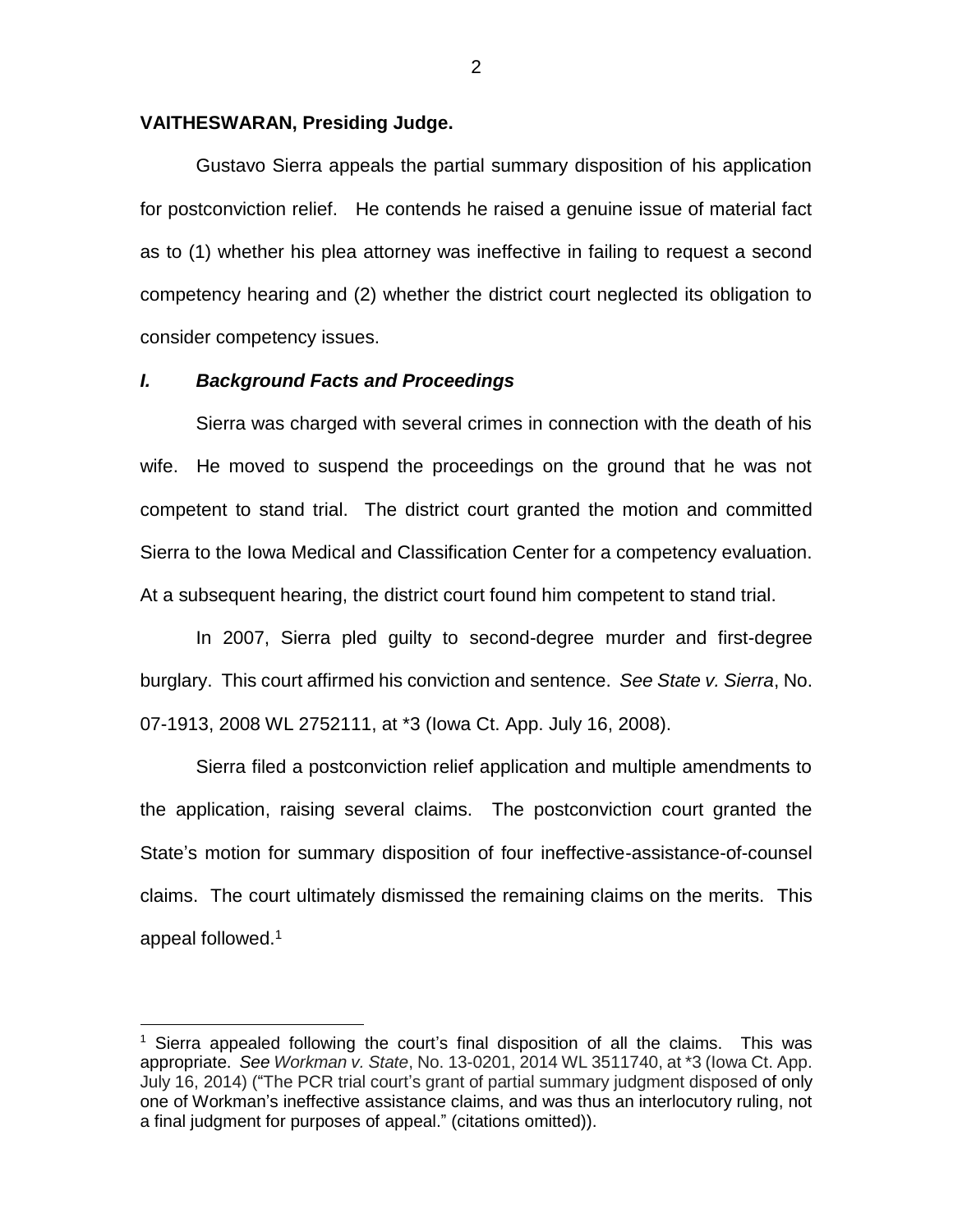### *II. Analysis*

Sierra takes issue with the court's summary disposition of his claims that his plea attorney was ineffective in failing to request a second competency hearing and in failing to file a motion in arrest of judgment on this basis. He contends a psychiatrist's letter he submitted more than four years after the plea proceeding raised a genuine issue of material fact on his competency at the time of the plea proceeding.

"[W]hen claims of ineffective assistance of counsel are properly raised in a postconviction relief application, 'an evidentiary hearing on the merits is ordinarily required.'" *See Manning v. State*, 654 N.W.2d 555, 562 (Iowa 2002) (quoting *Foster v. State*, 395 N.W.2d 637, 638 (Iowa 1986)). However, "the court may grant a motion by either party for summary disposition of the application, when it appears from the [record] that there is no genuine issue of material fact and the moving party is entitled to judgment as a matter of law." Iowa Code § 822.6 (2016). A postconviction relief applicant alleging ineffective assistance of counsel must make the required showing of both deficient performance and sufficient prejudice. *Strickland v. Washington*, 466 U.S. 668, 687 (1984). We review ineffective assistance claims de novo. *Castro v. State*, 795 N.W.2d 789, 792 (Iowa 2011).

The postconviction court had the benefit of an extensive record on which to rule on summary disposition. Attached to the State's motion for summary disposition was this court's opinion on direct appeal, a report from one of Sierra's attorneys summarizing the proceedings and recounting Sierra's concession that he was competent to stand trial, a transcript of the 2007 guilty plea proceeding, and a psychiatrist's letter, written before the plea hearing, that essentially found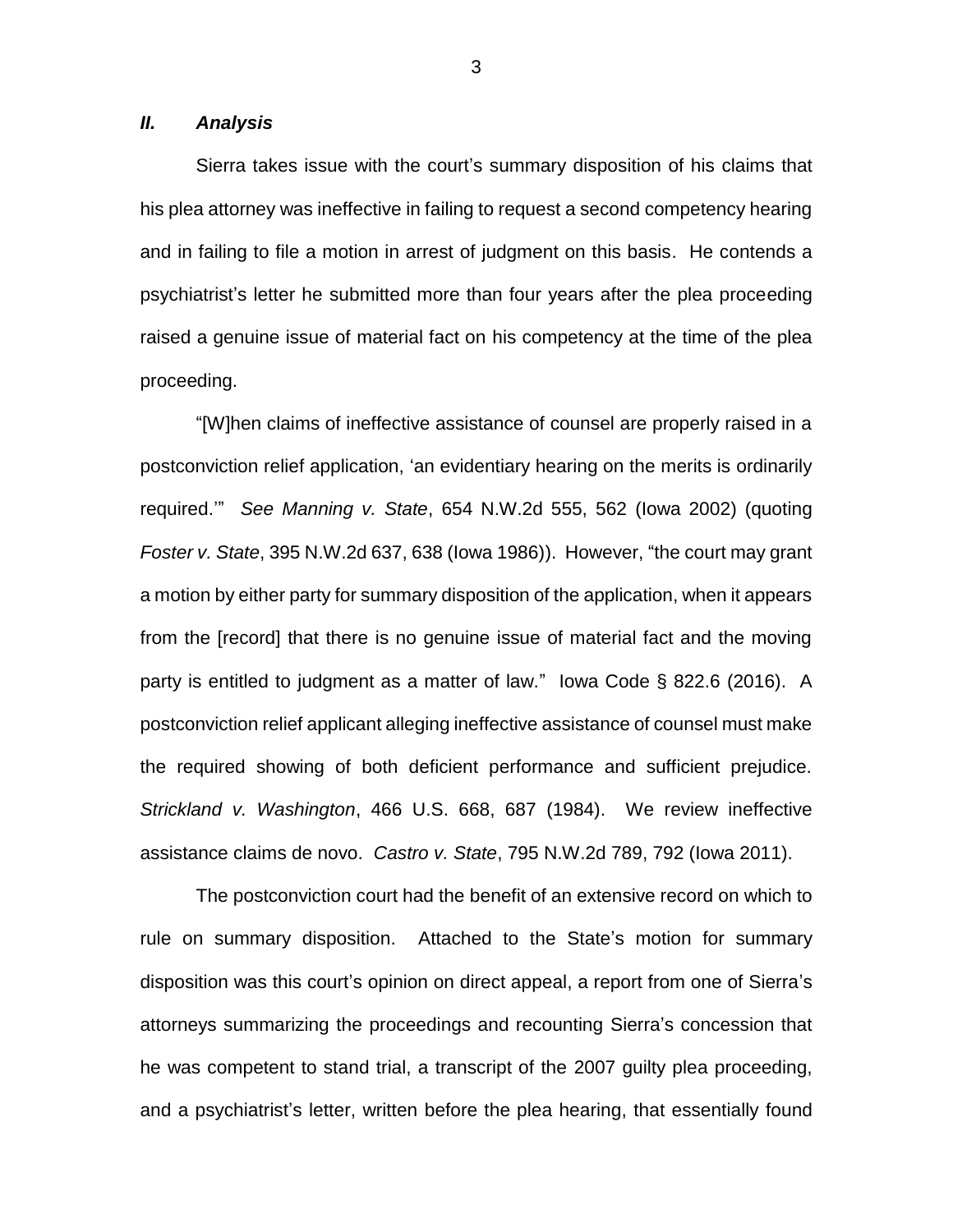Sierra competent to stand trial. Sierra's resistance also incorporated the guiltyplea transcript and the psychiatrist's letter on which the finding of competency to stand trial was based and included another 2012 psychiatric letter purporting to controvert the competency finding. Although the district court did not allow Sierra to testify, the summary-disposition record included a transcript of his deposition taken four-and-a-half years after the plea proceeding. The record also included certain medical records Sierra asked the court to consider.

The record is far more extensive than the record found inadequate in *Manning v. State*, 654 N.W.2d 555, 562 (Iowa 2002). There, the State moved for summary dismissal of a postconviction relief application on error preservation and waiver grounds. *Manning*, 654 N.W.2d at 557-58. The postconviction relief applicant filed a resistance to the motion and asked for time to obtain discovery supporting his claims. *Id*. at 558. The district court scheduled the matter for hearing but failed to properly notify the applicant "that he would need to present proof on any issue other than what was alleged in the State's motion to dismiss." *Id*. at 561. The district court summarily denied the application on the merits. *Id*. at 558. In reversing the decision, the Iowa Supreme Court concluded the summary disposition record was not fully developed and "[w]ithout a fully developed record, there is no clear cut way to determine whether Manning can establish" certain ineffective assistance of counsel claims. *Id*. at 561. Here, the State's motion for summary disposition was premised on the absence of evidence supporting the need for a second competency hearing. Sierra responded to the State's motion and provided evidence arguably refuting the State's assertion.

4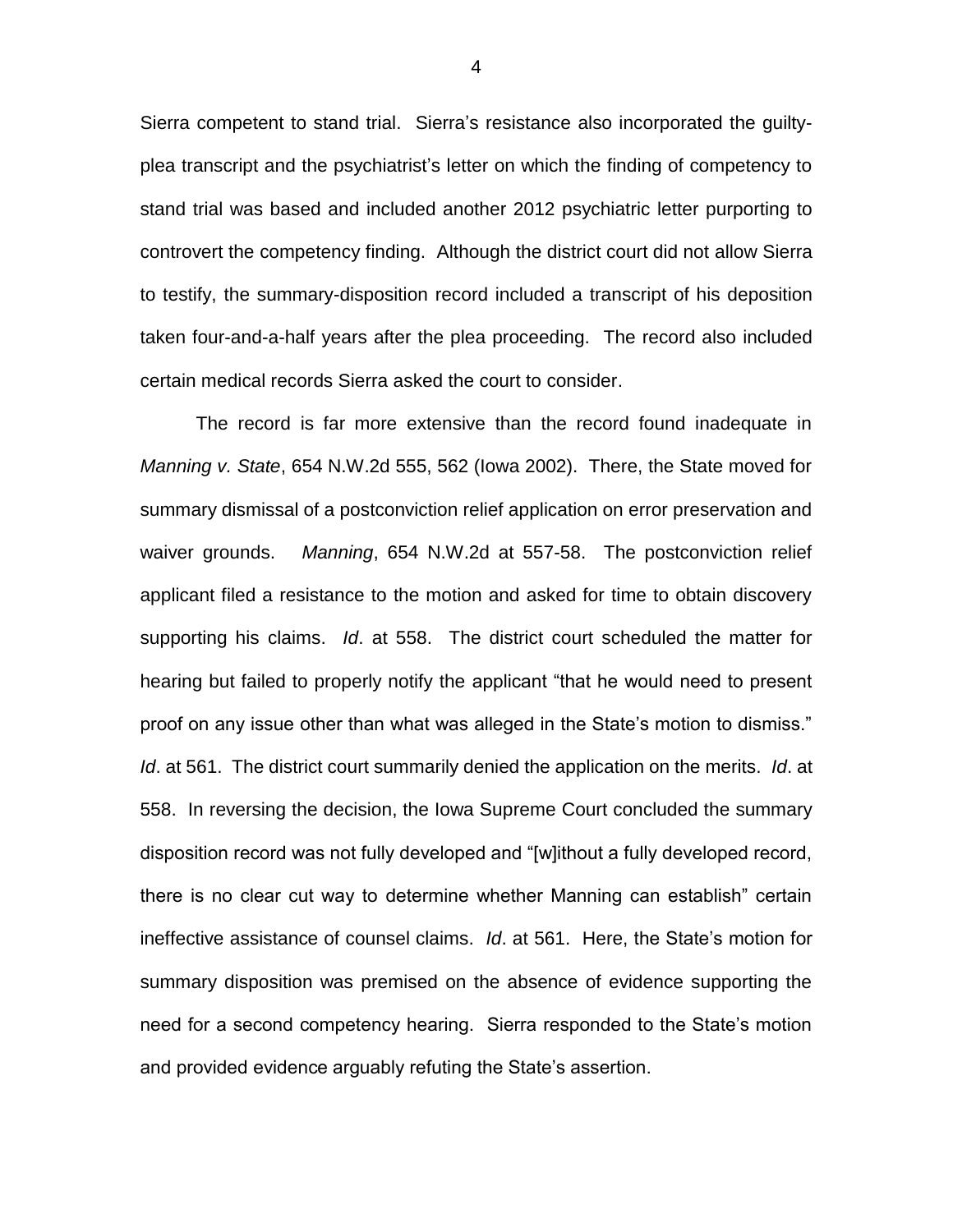On this record, $2$  and after informing the parties its decision would be based on "the pleadings, depositions, answers to interrogatories, and admissions and agreements of fact, together with any affidavits submitted," the postconviction court concluded Sierra failed to generate an issue of material fact on the question of his competency at the time of the plea proceeding. The court reasoned, "The inference that [Sierra] herein seeks to establish that his competency to stand trial has deteriorated is speculative and without the support of a medical expert."

In reviewing the court's conclusion and reasoning, we begin with the proposition that a competency evaluation generally is required only if information in the record would lead a reasonable person to believe there is a substantial question of the defendant's competence. *Jones v. State*, 479 N.W.2d 265, 270 (Iowa 1991). There must be a preliminary allegation of specific facts showing the "defendant is suffering from a mental disorder which prevents the defendant from appreciating the charge, understanding the proceedings, or assisting effectively in the defense." Iowa Code § 812.3.

The 2007 guilty plea transcript is instructive. The plea-taking court questioned Sierra and his attorney about Sierra's mental illness and medication regimen. Sierra's attorney informed the court he had referred his client to a county mental health center to have his prescription renewed. He said "those medications were for depression." He explained Sierra "was also at one point receiving a

 $\overline{a}$ 

 $2$  The parties took additional depositions and introduced additional evidence following entry of the summary-disposition order. Although our review is de novo, we decline to consider this evidence in assessing whether there was a genuine issue of material fact precluding summary disposition of the claims Sierra is now contesting. However, if we were to consider that evidence, it only confirms our conclusion that summary disposition of the ineffective assistance claim was warranted.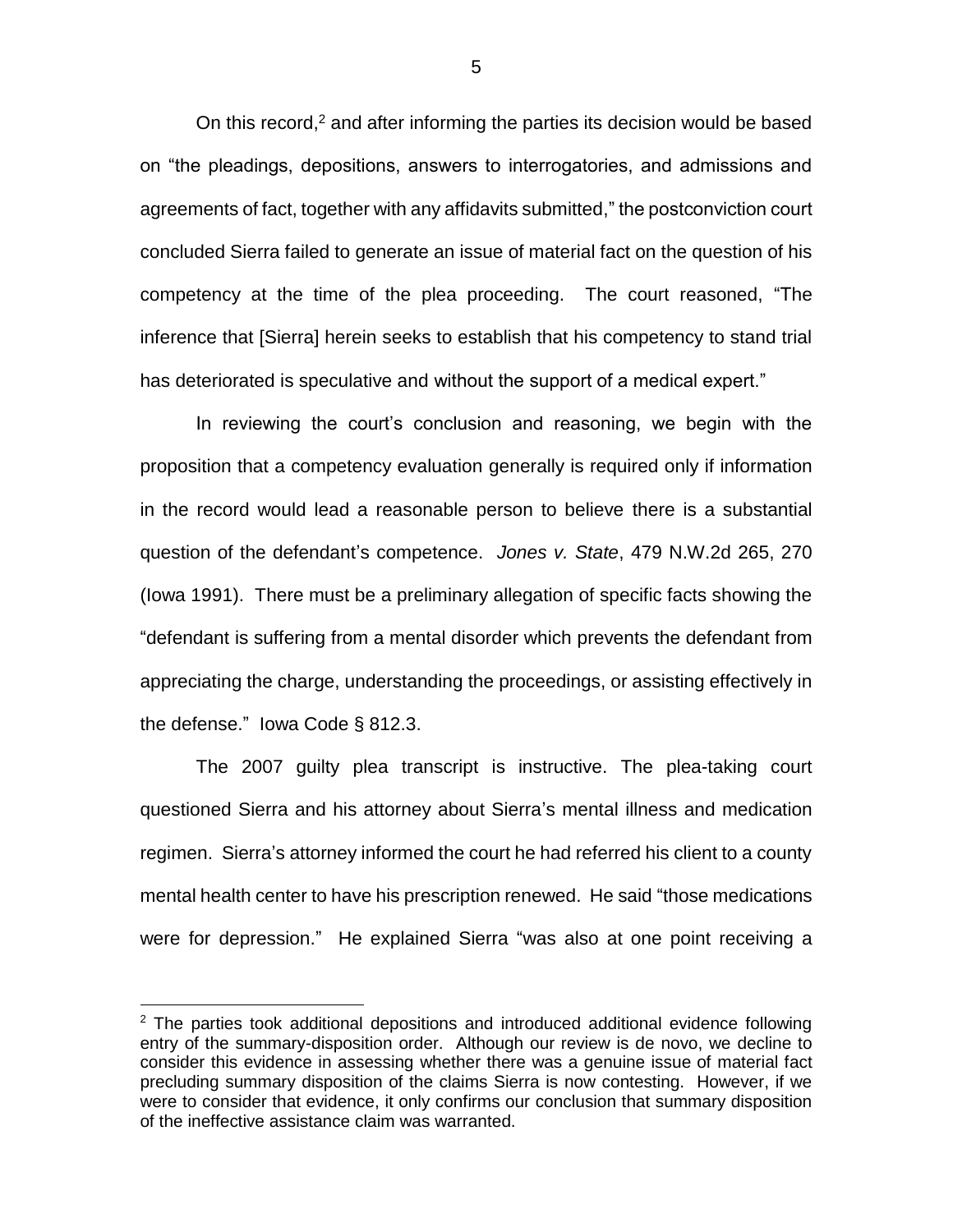medication for schizophrenia, and those were prescribed when he was at Iowa and [sic] Medical Classification Center at Oakdale for a competency evaluation." When asked if Sierra was "presently taking medication for either depression or schizophrenia," he responded, "I believe he is still taking medication for depression. I'm not sure if he's taking medication for schizophrenia." At this point, Sierra interjected, "No. Only for depression." He stated he "never had a side effect" from the depression medication. The court asked Sierra when he last took medication for schizophrenia. Sierra responded, "When I was in Oakdale, three months ago." He did not state he was hearing voices or exhibiting other symptoms associated with schizophrenia nor did he suggest or imply he was being denied medication or treatment for schizophrenia. *See Strickland*, 466 U.S. at 691 ("The reasonableness of counsel's actions may be determined or substantially influenced by the defendant's own statements or actions."). In the face of Sierra's silence about schizophrenia, his belated deposition allusions to hearing voices the night before the plea proceeding ring hollow. *Id.* at 690 (noting "a court deciding an actual ineffectiveness claim must judge the reasonableness of counsel's challenged conduct on the facts of the particular case, viewed as of the time of counsel's conduct"). In sum, virtually nothing in the 2007 plea record would have led Sierra's attorney to question Sierra's competency to proceed with the guilty plea.

We turn to the 2012 psychiatrist's letter attached to Sierra's summarydisposition resistance. The letter was authored four-and-a-half years after Sierra pled guilty. The psychiatrist did not meet with Sierra. He simply reviewed "a large volume of medical records," Sierra's trial information, and Sierra's amended

6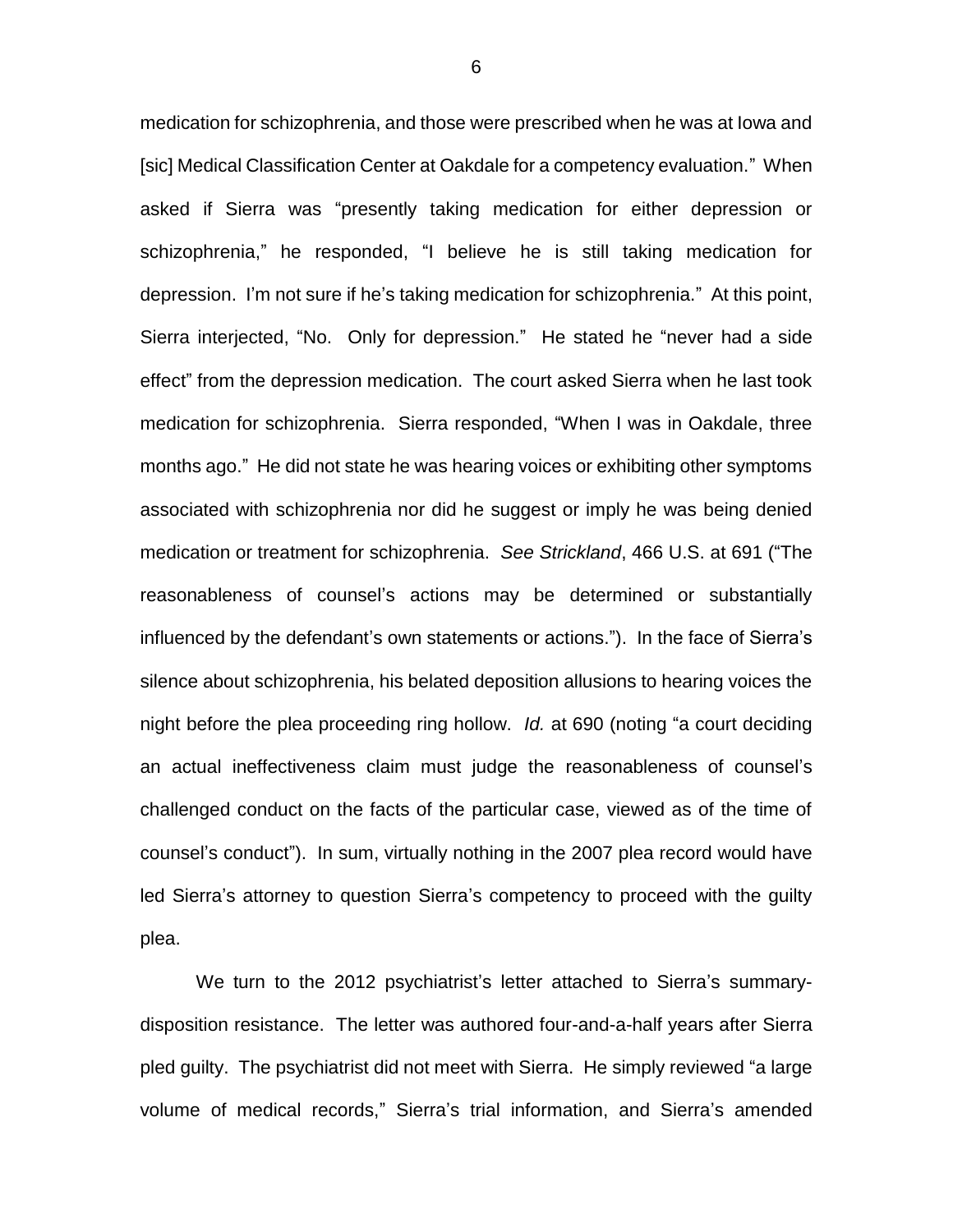postconviction application. He admitted "competency is established at a given point in time" and he did "not find any specific records" addressing Sierra's "mental state on or around the date of his plea proceeding." Nor did he find records documenting the medications or dosages Sierra was taking at that time. He merely assumed the medications were the same as those prescribed three months earlier.

This psychiatrist's ultimate opinion on Sierra's competency was conditional and equivocal: "*If* [Sierra] truly was not taking antipsychotic medication, *and* his diagnosis of schizophrenia/psychosis is valid, then he *likely* would have suffered a decline in his mental state such that his competency *could be* questioned." (emphasis added). He cautioned, "It seems *unlikely* he was not taking his medication during that period of time because he was confined, and I assume his medication compliance was checked, but I have no way of knowing this for certain." (emphasis added). And, he stated, "For now, I can only speculate that if he was not taking his antipsychotic medication and was noted to have psychotic symptoms at that time, likely his competency to stand trial and/or assist in his defense could be questioned for entering into a plea arrangement with the court." Finally, while acknowledging Sierra's multiple mental health diagnoses, he noted Sierra "was also thought to be malingering at times" and, given "the assertion about his likely malingering, some doubt has to be cast upon the validity of his self-reported history." As the postconviction court found, the opinion was too speculative to generate an issue of material fact on Sierra's competency at the time of the plea proceeding. *See Castro*, 795 N.W.2d at 795 ("An inference to create a triable issue in response to a motion for summary judgment cannot be based on conjecture or speculation.").